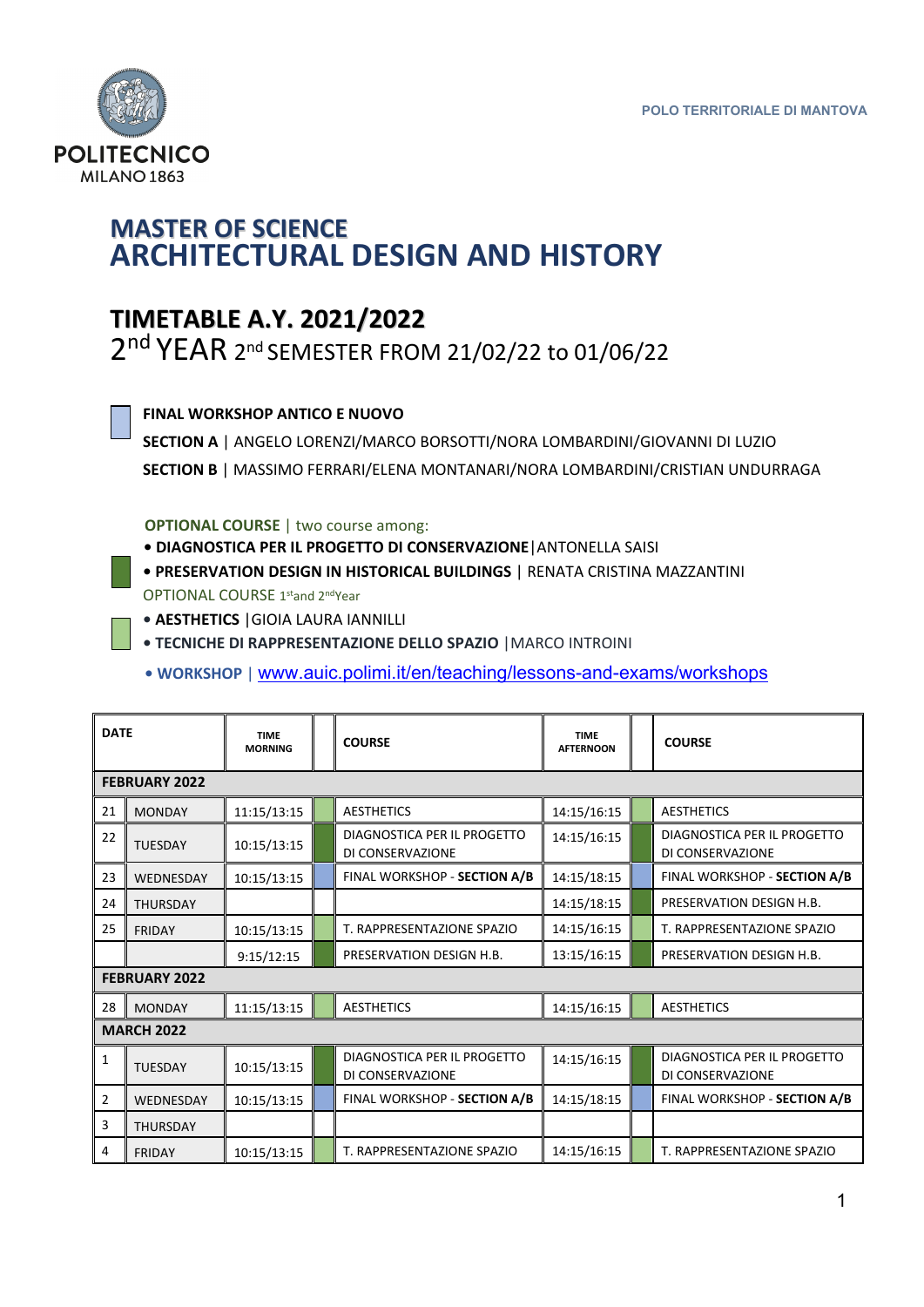|                | <b>MARCH 2022</b> |             |  |                                                 |             |  |                                                 |  |
|----------------|-------------------|-------------|--|-------------------------------------------------|-------------|--|-------------------------------------------------|--|
| $\overline{7}$ | <b>MONDAY</b>     | 11:15/13:15 |  | <b>AESTHETICS</b>                               | 14:15/16:15 |  | <b>AESTHETICS</b>                               |  |
| 8              | <b>TUESDAY</b>    | 10:15/13:15 |  | DIAGNOSTICA PER IL PROGETTO<br>DI CONSERVAZIONE | 14:15/16:15 |  | DIAGNOSTICA PER IL PROGETTO<br>DI CONSERVAZIONE |  |
| 9              | WEDNESDAY         | 10:15/13:15 |  | FINAL WORKSHOP - SECTION A/B                    | 14:15/18:15 |  | FINAL WORKSHOP - SECTION A/B                    |  |
| 10             | THURSDAY          |             |  | <b>BSc GRADUATION EXAM</b>                      |             |  | <b>BSc GRADUATION EXAM</b>                      |  |
| 11             | <b>FRIDAY</b>     | 10:15/13:15 |  | T. RAPPRESENTAZIONE SPAZIO                      | 14:15/16:15 |  | T. RAPPRESENTAZIONE SPAZIO                      |  |
|                | <b>MARCH 2022</b> |             |  |                                                 |             |  |                                                 |  |
| 14             | <b>MONDAY</b>     | 11:15/13:15 |  | <b>AESTHETICS</b>                               | 14:15/16:15 |  | <b>AESTHETICS</b>                               |  |
| 15             | TUESDAY           | 10:15/13:15 |  | DIAGNOSTICA PER IL PROGETTO<br>DI CONSERVAZIONE | 14:15/16:15 |  | DIAGNOSTICA PER IL PROGETTO<br>DI CONSERVAZIONE |  |
| 16             | WEDNESDAY         | 10:15/13:15 |  | FINAL WORKSHOP - SECTION A/B                    | 14:15/18:15 |  | FINAL WORKSHOP - SECTION A/B                    |  |
| 17             | THURSDAY          |             |  |                                                 | 14:15/18:15 |  | PRESERVATION DESIGN H.B.                        |  |
| 18             | <b>FRIDAY</b>     | 10:15/13:15 |  | T. RAPPRESENTAZIONE SPAZIO                      | 14:15/16:15 |  | T. RAPPRESENTAZIONE SPAZIO                      |  |
|                |                   | 9:15/12:15  |  | PRESERVATION DESIGN H.B.                        | 13:15/16:15 |  | PRESERVATION DESIGN H.B.                        |  |
|                | <b>MARCH 2022</b> |             |  |                                                 |             |  |                                                 |  |
| 21             | <b>MONDAY</b>     | 11:15/13:15 |  | <b>AESTHETICS</b>                               | 14:15/16:15 |  | <b>AESTHETICS</b>                               |  |
| 22             | TUESDAY           | 10:15/13:15 |  | DIAGNOSTICA PER IL PROGETTO<br>DI CONSERVAZIONE | 14:15/16:15 |  | DIAGNOSTICA PER IL PROGETTO<br>DI CONSERVAZIONE |  |
| 23             | WEDNESDAY         | 10:15/13:15 |  | FINAL WORKSHOP - SECTION A/B                    | 14:15/18:15 |  | FINAL WORKSHOP - SECTION A/B                    |  |
| 24             | THURSDAY          |             |  |                                                 |             |  |                                                 |  |
| 25             | <b>FRIDAY</b>     | 10:15/13:15 |  | T. RAPPRESENTAZIONE SPAZIO                      | 14:15/16:15 |  | T. RAPPRESENTAZIONE SPAZIO                      |  |
|                | <b>MARCH 2022</b> |             |  |                                                 |             |  |                                                 |  |
| 28             | <b>MONDAY</b>     | 11:15/13:15 |  | <b>AESTHETICS</b>                               | 14:15/16:15 |  | <b>AESTHETICS</b>                               |  |
| 29             | TUESDAY           | 10:15/13:15 |  | DIAGNOSTICA PER IL PROGETTO<br>DI CONSERVAZIONE | 14:15/16:15 |  | DIAGNOSTICA PER IL PROGETTO<br>DI CONSERVAZIONE |  |
| 30             | WEDNESDAY         | 10:15/13:15 |  | FINAL WORKSHOP - SECTION A/B                    | 14:15/18:15 |  | FINAL WORKSHOP - SECTION A/B                    |  |
| 31             | THURSDAY          |             |  |                                                 |             |  |                                                 |  |
|                | <b>APRIL 2022</b> |             |  |                                                 |             |  |                                                 |  |
| 1              | <b>FRIDAY</b>     | 10:15/13:15 |  | T. RAPPRESENTAZIONE SPAZIO                      | 14:15/16:15 |  | T. RAPPRESENTAZIONE SPAZIO                      |  |
|                |                   | 9:15/12:15  |  | PRESERVATION DESIGN H.B.                        | 13:15/16:15 |  | PRESERVATION DESIGN H.B.                        |  |
|                | <b>APRIL 2022</b> |             |  |                                                 |             |  |                                                 |  |
| 4              | <b>MONDAY</b>     | 11:15/13:15 |  | <b>AESTHETICS</b>                               | 14:15/16:15 |  | <b>AESTHETICS</b>                               |  |
| 5              | TUESDAY           | 10:15/13:15 |  | DIAGNOSTICA PER IL PROGETTO<br>DI CONSERVAZIONE | 14:15/16:15 |  | DIAGNOSTICA PER IL PROGETTO<br>DI CONSERVAZIONE |  |
| 6              | WEDNESDAY         | 10:15/13:15 |  | FINAL WORKSHOP - SECTION A/B                    | 14:15/18:15 |  | FINAL WORKSHOP - SECTION A/B                    |  |
| $\overline{7}$ | THURSDAY          |             |  |                                                 | 14:15/18:15 |  | PRESERVATION DESIGN H.B.                        |  |
| 8              | <b>FRIDAY</b>     | 10:15/13:15 |  | T. RAPPRESENTAZIONE SPAZIO                      | 14:15/16:15 |  | T. RAPPRESENTAZIONE SPAZIO                      |  |
|                |                   | 9:15/12:15  |  | PRESERVATION DESIGN H.B.                        | 13:15/16:15 |  | PRESERVATION DESIGN H.B.                        |  |
|                | <b>APRIL 2022</b> |             |  |                                                 |             |  |                                                 |  |
| 11             | <b>MONDAY</b>     | 11:15/13:15 |  | <b>AESTHETICS</b>                               | 14:15/16:15 |  | <b>AESTHETICS</b>                               |  |
| 12             | TUESDAY           | 10:15/13:15 |  | DIAGNOSTICA PER IL PROGETTO<br>DI CONSERVAZIONE | 14:15/16:15 |  | DIAGNOSTICA PER IL PROGETTO<br>DI CONSERVAZIONE |  |
| 13             | WEDNESDAY         | 10:15/13:15 |  | FINAL WORKSHOP - SECTION A/B                    | 14:15/18:15 |  | FINAL WORKSHOP - SECTION A/B                    |  |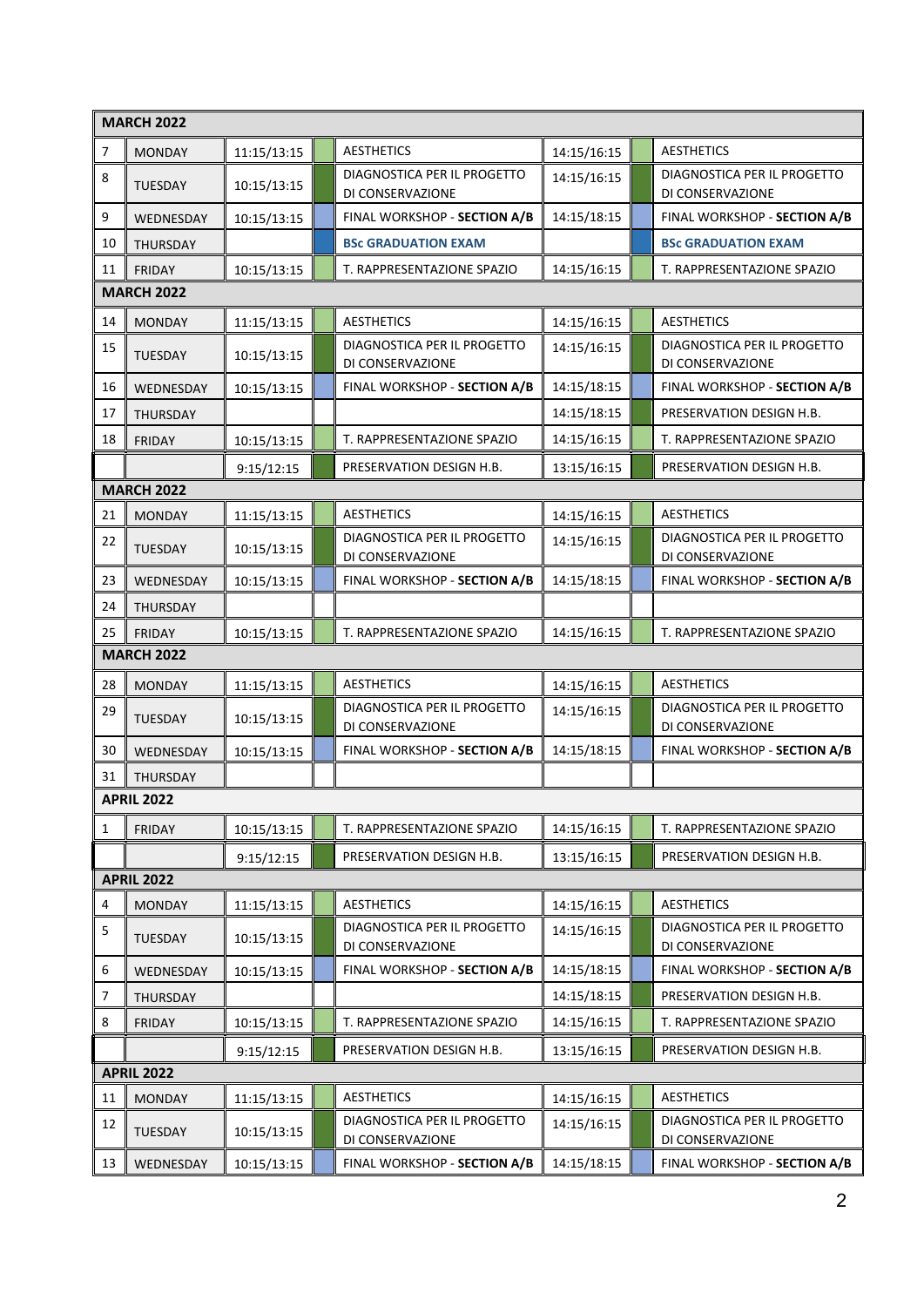| 14                | THURSDAY                                                               |             |  |                                                     |             |  |                                                 |  |
|-------------------|------------------------------------------------------------------------|-------------|--|-----------------------------------------------------|-------------|--|-------------------------------------------------|--|
| 15                | <b>FRIDAY</b>                                                          |             |  | <b>HOLIDAY</b>                                      |             |  |                                                 |  |
| <b>APRIL 2022</b> |                                                                        |             |  |                                                     |             |  |                                                 |  |
| 18                | <b>MONDAY</b>                                                          |             |  | <b>HOLIDAY</b>                                      |             |  |                                                 |  |
| 19                | <b>TUESDAY</b>                                                         |             |  | <b>HOLIDAY</b>                                      |             |  |                                                 |  |
| 20                | WEDNESDAY                                                              | 10:15/13:15 |  | FINAL WORKSHOP - SECTION A/B                        | 14:15/18:15 |  | FINAL WORKSHOP - SECTION A/B                    |  |
| 21                | THURSDAY                                                               |             |  |                                                     |             |  |                                                 |  |
| 22                | <b>FRIDAY</b>                                                          | 10:15/13:15 |  | T. RAPPRESENTAZIONE SPAZIO                          | 14:15/16:15 |  | T. RAPPRESENTAZIONE SPAZIO                      |  |
|                   | <b>APRIL 2022</b>                                                      |             |  |                                                     |             |  |                                                 |  |
| 25                | <b>MONDAY</b>                                                          |             |  | <b>HOLIDAY</b>                                      |             |  |                                                 |  |
| 26                | <b>TUESDAY</b>                                                         | 10:15/13:15 |  | DIAGNOSTICA PER IL PROGETTO<br>DI CONSERVAZIONE     | 14:15/16:15 |  | DIAGNOSTICA PER IL PROGETTO<br>DI CONSERVAZIONE |  |
| 27                | WEDNESDAY                                                              |             |  | <b>MSc GRADUATION EXAM</b>                          |             |  | <b>MSc GRADUATION EXAM</b>                      |  |
| 28                | THURSDAY                                                               |             |  |                                                     | 14:15/18:15 |  | PRESERVATION DESIGN H.B.                        |  |
| 29                | <b>FRIDAY</b>                                                          | 10:15/13:15 |  | T. RAPPRESENTAZIONE SPAZIO                          | 14:15/16:15 |  | T. RAPPRESENTAZIONE SPAZIO                      |  |
|                   | <b>MAY 2022</b>                                                        |             |  |                                                     |             |  |                                                 |  |
| 2                 | <b>MONDAY</b>                                                          |             |  |                                                     |             |  |                                                 |  |
| 3                 | <b>TUESDAY</b>                                                         | 10:15/13:15 |  | DIAGNOSTICA PER IL PROGETTO<br>DI CONSERVAZIONE     | 14:15/16:15 |  | DIAGNOSTICA PER IL PROGETTO<br>DI CONSERVAZIONE |  |
| 4                 | WEDNESDAY                                                              | 10:15/13:15 |  | FINAL WORKSHOP - SECTION A/B                        | 14:15/18:15 |  | FINAL WORKSHOP - SECTION A/B                    |  |
| 5                 | THURSDAY                                                               |             |  |                                                     |             |  |                                                 |  |
|                   | <b>MAY 2022</b><br>INTENSIVE WEEK OF THE FINAL WORKSHOP ANTICO E NUOVO |             |  |                                                     |             |  |                                                 |  |
| 9                 | <b>MONDAY</b>                                                          | 10:15/13:15 |  | FINAL WORKSHOP - SECTION A/B                        | 14:15/18:15 |  | FINAL WORKSHOP - SECTION A/B                    |  |
| 10                | TUESDAY                                                                | 10:15/13:15 |  | FINAL WORKSHOP - SECTION A/B                        | 14:15/18:15 |  | FINAL WORKSHOP - SECTION A/B                    |  |
| 11                | WEDNESDAY                                                              | 10:15/13:15 |  | FINAL WORKSHOP - SECTION A/B                        | 14:15/18:15 |  | FINAL WORKSHOP - SECTION A/B                    |  |
| 12                | THURSDAY                                                               | 10:15/13:15 |  | FINAL WORKSHOP - SECTION A/B                        | 14:15/18:15 |  | FINAL WORKSHOP - SECTION A/B                    |  |
| 13                | <b>FRIDAY</b>                                                          | 10:15/13:15 |  | FINAL WORKSHOP - SECTION A/B                        | 14:15/18:15 |  | FINAL WORKSHOP - SECTION A/B                    |  |
| <b>MAY 2022</b>   |                                                                        |             |  |                                                     |             |  |                                                 |  |
| 16                | <b>MONDAY</b>                                                          |             |  |                                                     |             |  |                                                 |  |
| 17                | TUESDAY                                                                | 10:15/13:15 |  | DIAGNOSTICA PER IL PROGETTO<br>DI CONSERVAZIONE     | 14:15/16:15 |  | DIAGNOSTICA PER IL PROGETTO<br>DI CONSERVAZIONE |  |
| 18                | WEDNESDAY                                                              | 10:15/13:15 |  | FINAL WORKSHOP - SECTION A/B                        | 14:15/18:15 |  | FINAL WORKSHOP - SECTION A/B                    |  |
| 19                | THURSDAY                                                               |             |  |                                                     |             |  |                                                 |  |
|                   | <b>MAY 2022</b>                                                        |             |  | INTENSIVE WEEK OF THE FINAL WORKSHOP ANTICO E NUOVO |             |  |                                                 |  |
| 23                | <b>MONDAY</b>                                                          | 10:15/13:15 |  | FINAL WORKSHOP - SECTION A/B                        | 14:15/18:15 |  | FINAL WORKSHOP - SECTION A/B                    |  |
| 24                | TUESDAY                                                                | 10:15/13:15 |  | FINAL WORKSHOP - SECTION A/B                        | 14:15/18:15 |  | FINAL WORKSHOP - SECTION A/B                    |  |
| 25                | WEDNESDAY                                                              | 10:15/13:15 |  | FINAL WORKSHOP - SECTION A/B                        | 14:15/18:15 |  | FINAL WORKSHOP - SECTION A/B                    |  |
| 26                | THURSDAY                                                               | 10:15/13:15 |  | FINAL WORKSHOP - SECTION A/B                        | 14:15/18:15 |  | FINAL WORKSHOP - SECTION A/B                    |  |
| 27                | <b>FRIDAY</b>                                                          | 10:15/13:15 |  | FINAL WORKSHOP - SECTION A/B                        | 14:15/18:15 |  | FINAL WORKSHOP - SECTION A/B                    |  |
| <b>MAY 2022</b>   |                                                                        |             |  |                                                     |             |  |                                                 |  |
| 30                | <b>MONDAY</b>                                                          | 11:15/13:15 |  | <b>AESTHETICS</b>                                   | 14:15/16:15 |  | <b>AESTHETICS</b>                               |  |
| 31                | TUESDAY                                                                | 10:15/13:15 |  | DIAGNOSTICA PER IL PROGETTO<br>DI CONSERVAZIONE     | 14:15/16:15 |  | DIAGNOSTICA PER IL PROGETTO<br>DI CONSERVAZIONE |  |
|                   |                                                                        |             |  |                                                     |             |  |                                                 |  |